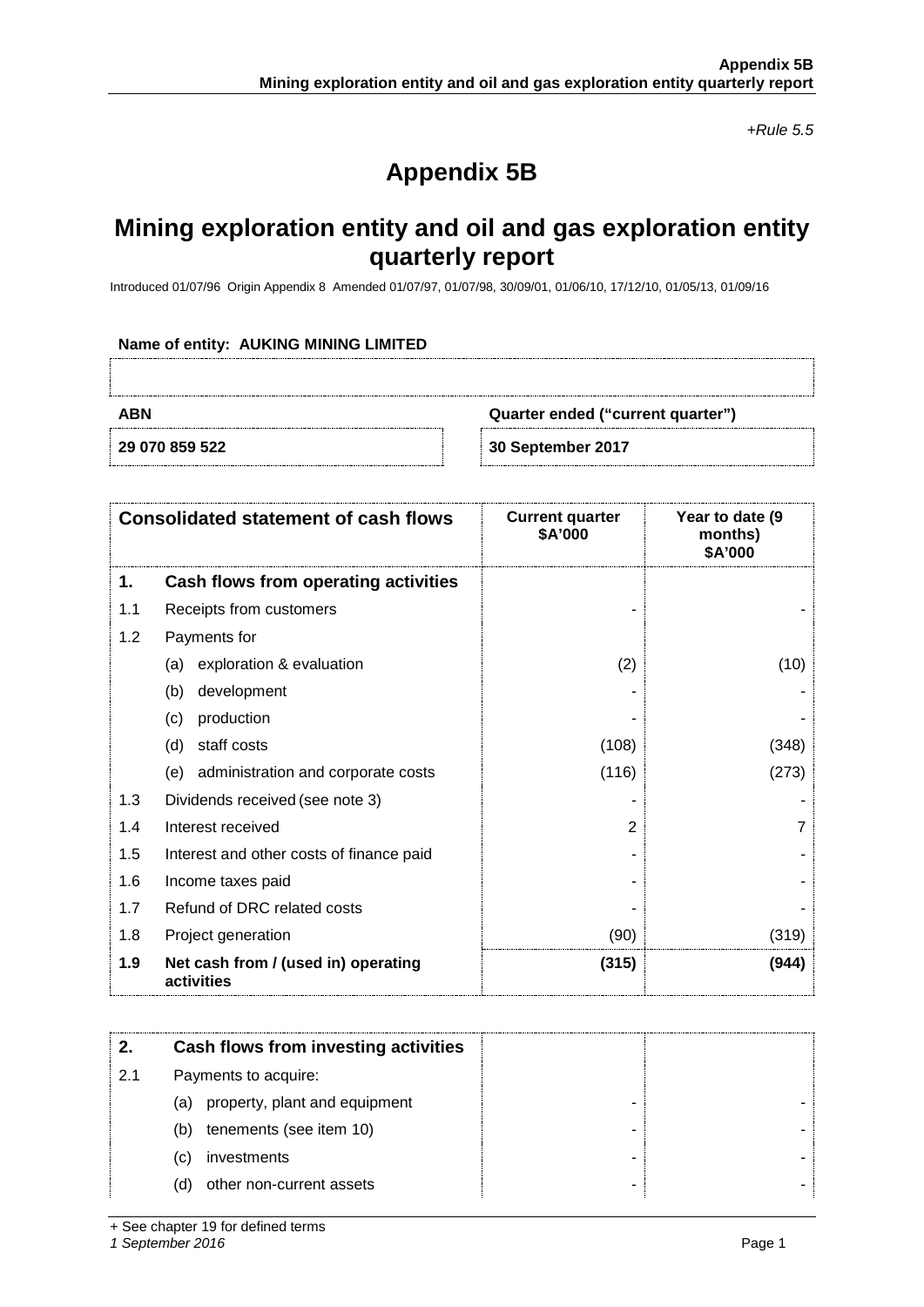#### **Appendix 5B Mining exploration entity and oil and gas exploration entity quarterly report**

|               | <b>Consolidated statement of cash flows</b>       | <b>Current quarter</b><br>\$A'000 | Year to date (9<br>months)<br>\$A'000 |
|---------------|---------------------------------------------------|-----------------------------------|---------------------------------------|
| $2.2^{\circ}$ | Proceeds from the disposal of:                    |                                   |                                       |
|               | property, plant and equipment<br>(a)              |                                   |                                       |
|               | (b)<br>tenements (see item 10)                    |                                   |                                       |
|               | investments<br>(C)                                | (350)                             | (350)                                 |
|               | other non-current assets<br>(d)                   |                                   |                                       |
| 2.3           | Cash flows from loans to other entities           |                                   |                                       |
| 2.4           | Dividends received (see note 3)                   |                                   |                                       |
| 2.5           | Other (provide details if material)               |                                   |                                       |
| 2.6           | Net cash from / (used in) investing<br>activities | (350)                             | 1342                                  |

| 3.   | Cash flows from financing activities                                           |  |
|------|--------------------------------------------------------------------------------|--|
| 3.1  | Proceeds from issues of shares                                                 |  |
| 3.2  | Proceeds from issue of convertible notes                                       |  |
| 3.3  | Proceeds from exercise of share options                                        |  |
| 3.4  | Transaction costs related to issues of<br>shares, convertible notes or options |  |
| 3.5  | Proceeds from borrowings                                                       |  |
| 3.6  | Repayment of borrowings                                                        |  |
| 3.7  | Transaction costs related to loans and<br>borrowings                           |  |
| 3.8  | Dividends paid                                                                 |  |
| 3.9  | Other (provide details if material)                                            |  |
| 3.10 | Net cash from / (used in) financing<br>activities                              |  |

| 4.  | Net increase / (decrease) in cash and<br>cash equivalents for the period |       |       |
|-----|--------------------------------------------------------------------------|-------|-------|
| 4.1 | Cash and cash equivalents at beginning of<br>period                      | 1,471 | 2,092 |
| 4.2 | Net cash from / (used in) operating<br>activities (item 1.9 above)       | (315) | '944  |
| 4.3 | Net cash from / (used in) investing activities<br>(item 2.6 above)       | (350) | 342   |
| 4.4 | Net cash from / (used in) financing activities<br>(item 3.10 above)      |       |       |
| 4.5 | Effect of movement in exchange rates on<br>cash held                     |       |       |
| 4.6 | Cash and cash equivalents at end of<br>period                            | 806   | 806   |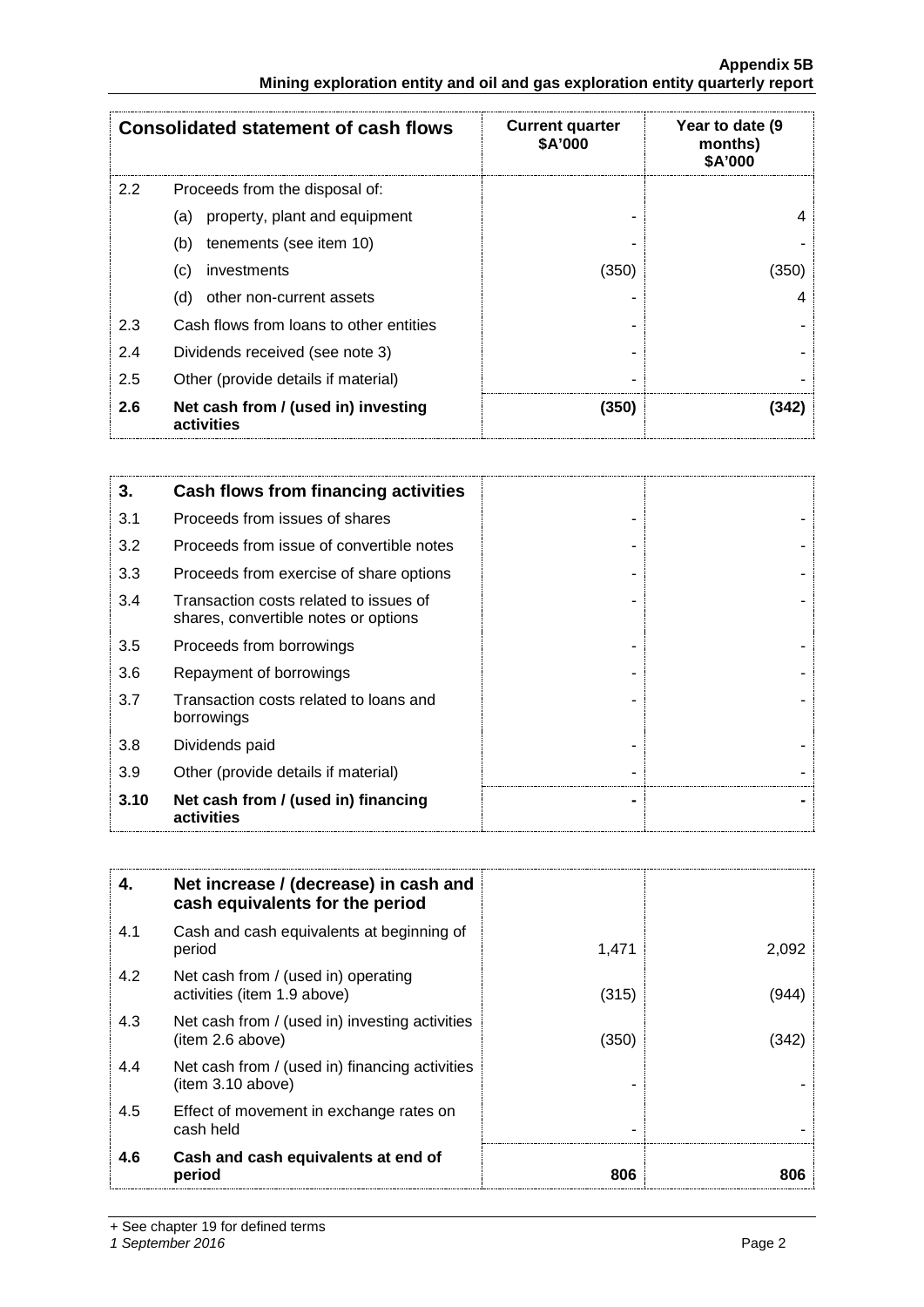| 5   | Reconciliation of cash and cash<br>equivalents<br>at the end of the quarter (as shown in the<br>consolidated statement of cash flows) to the<br>related items in the accounts | <b>Current quarter</b><br>\$A'000 | <b>Previous quarter</b><br>\$A'000 |
|-----|-------------------------------------------------------------------------------------------------------------------------------------------------------------------------------|-----------------------------------|------------------------------------|
| 5.1 | Bank balances                                                                                                                                                                 | 765                               |                                    |
| 5.2 | Call deposits                                                                                                                                                                 | 41                                |                                    |
| 5.3 | <b>Bank overdrafts</b>                                                                                                                                                        |                                   |                                    |
| 5.4 | Other (provide details)                                                                                                                                                       |                                   |                                    |
| 5.5 | Cash and cash equivalents at end of<br>quarter (should equal item 4.6 above)                                                                                                  | 806                               |                                    |

#### **6.** Payments to directors of the entity and their associates Current quarter

- 6.1 Aggregate amount of payments to these parties included in item 1.2
- 6.2 Aggregate amount of cash flow from loans to these parties included in item 2.3
- 6.3 Include below any explanation necessary to understand the transactions included in items  $6.1$  and  $6.2$

#### Director fees

### **7. Payments to related entities of the entity and their associates**

- 7.1 Aggregate amount of payments to these parties included in item 1.2
- 7.2 Aggregate amount of cash flow from loans to these parties included in item 2.3
- 7.3 Include below any explanation necessary to understand the transactions included in items 7.1 and 7.2

| \$A'000 |  |  |
|---------|--|--|
| 131     |  |  |
|         |  |  |
|         |  |  |

| <b>Current quarter</b><br>\$A'000 |  |
|-----------------------------------|--|
|                                   |  |
|                                   |  |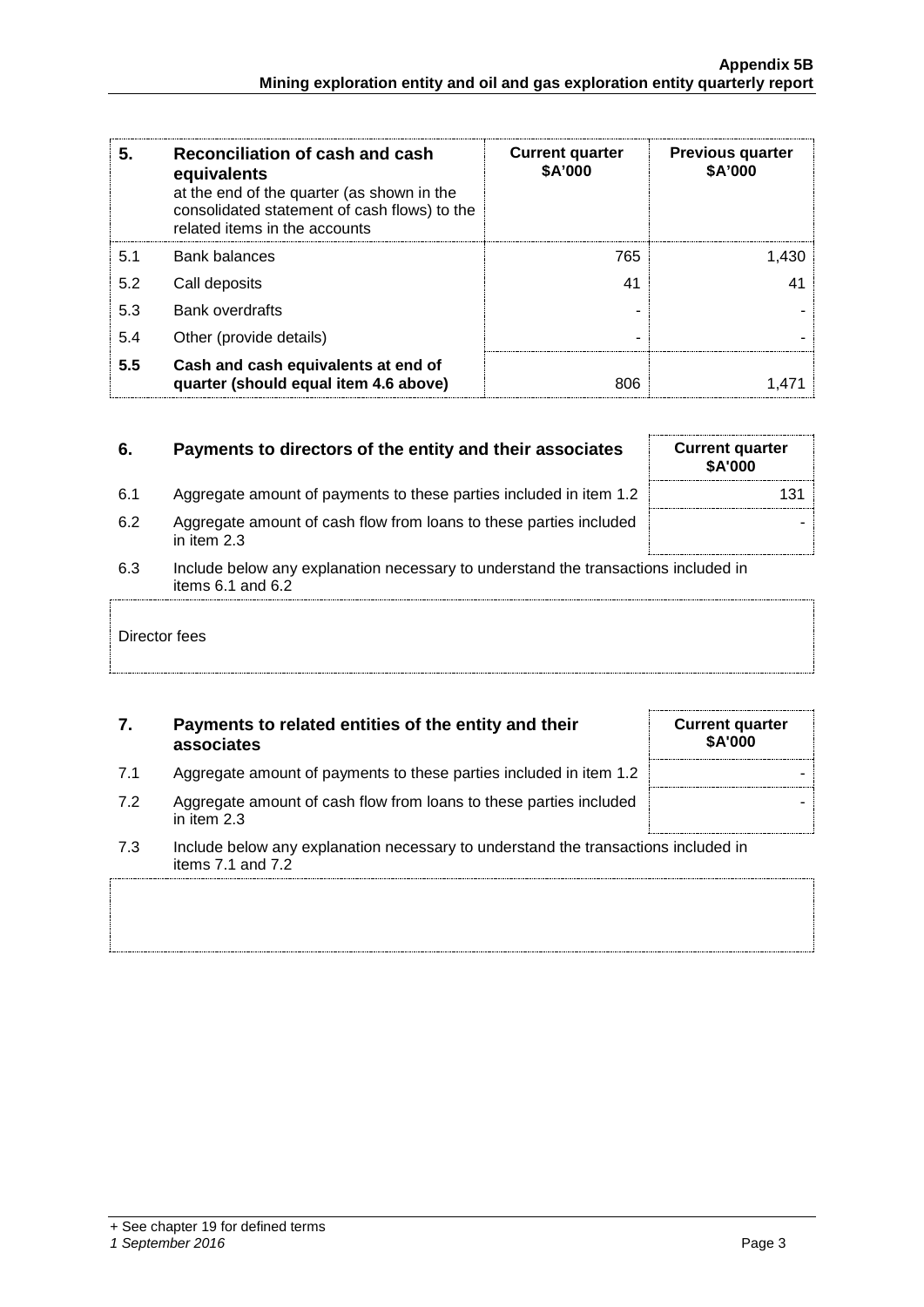#### **8. Financing facilities available** *Add notes as necessary for an understanding of the position*

- 8.1 Loan facilities
- 8.2 Credit standby arrangements
- 8.3 Other (please specify)

| <b>Total facility amount</b><br>at quarter end<br>\$A'000 | Amount drawn at<br>quarter end<br>\$A'000 |
|-----------------------------------------------------------|-------------------------------------------|
|                                                           |                                           |
|                                                           |                                           |
|                                                           |                                           |

8.4 Include below a description of each facility above, including the lender, interest rate and whether it is secured or unsecured. If any additional facilities have been entered into or are proposed to be entered into after quarter end, include details of those facilities as well.

### **JCHX Loan**

Subsequent to 30 September 2017, AKN entered into an agreement with JCHX Group to provide for a A\$1m loan facility to be made available to AKN. The purpose of the loan agreement is to ensure that AKN maintains sufficient funds for activities such as:

- Ongoing project due diligence activities;
- Further stages of the proposed Bonito acquisition (a further A\$500k is due to be paid on or before 31 January 2018); and
- Working capital requirements,

until such time as AKN is in a position to successfully complete a further capital raising – likely to be in the first half of 2018, depending on market conditions and the current status of AKN's activities.

The primary features of the JCHX Group loan include:

- Interest is payable quarterly, in arrears at the rate of 8% per annum;<br>
The loan is unsecured:
- The loan is unsecured;
- AKN intends to repay the loan as soon as possible out of the proceeds of a capital raising in the first half of 2018.

| 9   | <b>Estimated cash outflows for next quarter</b> | <b>SA'000</b> |
|-----|-------------------------------------------------|---------------|
| 9.1 | Exploration and project evaluation*             |               |
| 9.2 | Development                                     |               |
| 9.3 | Production                                      |               |
| 9.4 | Staff costs                                     | 120           |
| 9.5 | Administration and corporate costs              | 80            |
| 9.6 | Other *                                         |               |
| 9.7 | Total estimated cash outflows                   |               |

\* \$400,000 investment in Bonito Minerals Pty Ltd as announced on 24 October 2017.